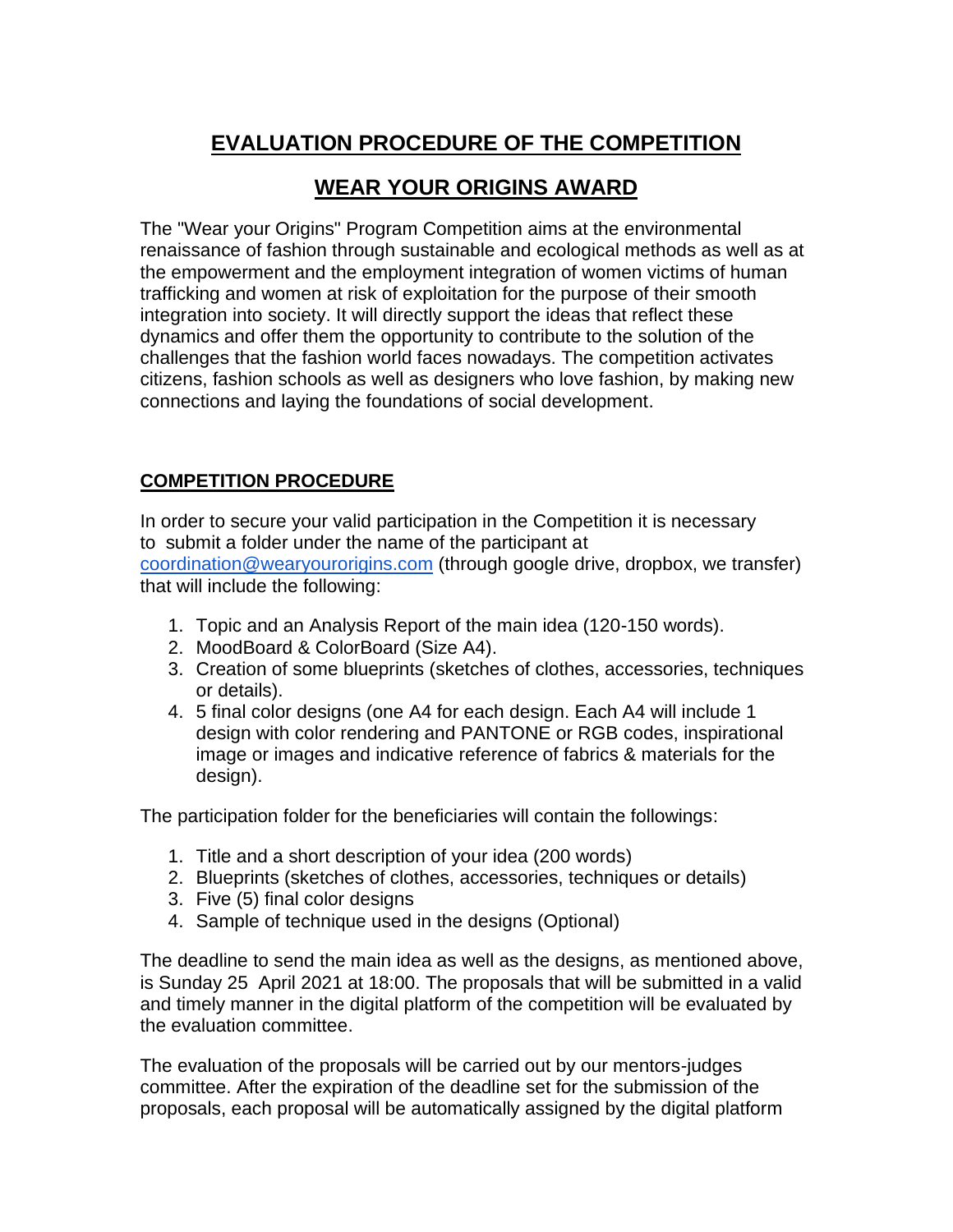that manages the proposals, to the evaluators. The rating scale is set at 0-100 with 100 being the highest grade. Each field of the proposal in the electronic submission form is graded independently while the evaluators can record their comments / observations along with the score.

## **Evaluation Criteria**

The submitted proposals will be evaluated based on the following criteria. Each scoring criterion has a specific weight value:

- 1. Comprehensible and accurate description of the subject (30%). Report Analysis must be clearly reflected in the final plans.
- 2. The final designs include elements of inspiration (30%).
- 3. Originality in designs (20%) as this is understood and evaluated as a systemic and structural innovation with respect to the solutions that have already been developed and are implemented in the field of fashion in order to meet its challenges.
- 4. Eco Sustainability (20%) such as the transformation of the proposed idea into a project that will be feasible and sustainable for the environment and for humans. Each proposal that will be accompanied by a short video presentation will receive additionally a score of 5%.

Each of the participants is being asked to create a collection whose central axis is based on elements inspired by their place of origin. If someone's country of origin is not Greece, their inspiration will focus on elements of their country's tradition. On the contrary, if their country of origin is Greece, then their inspiration will focus on the particular elements from the tradition of their homeland. Following a sequence of tasks concerning designing methods, clothing and accessories for women, they will create a complete and understandable 'thought' on the subject.

#### **Judge committee**

The judge committee consists of internationally recognised personalities with experience and love for their field and its purposes. Specifically they are:

Honorary Mentors:

- co-Founder & Global Creative Director of Fashion Revolution, Orsola de Castro
- President of Greek National Tourism Organization (G.N.T.O), Angela Gerekou
- Mayor of Athens, Kostas Bakoyannis
- European MP & Actor Alexis Georgoulis
- Greek MP, Professor Dimitris Kairidis
- National Rapporteur onTrafficking in Human Beings, Ministry of Foreign Affairs, Dr. Hercules Moskov,
- Plenary Member of "Greece 2021", Craftsmanship Ambassador of the Greek Ministry of Development and f.Director of Hellenic Folklore Research Center, Academy of Athens Dr. Catherine Polymerou Kamilaki,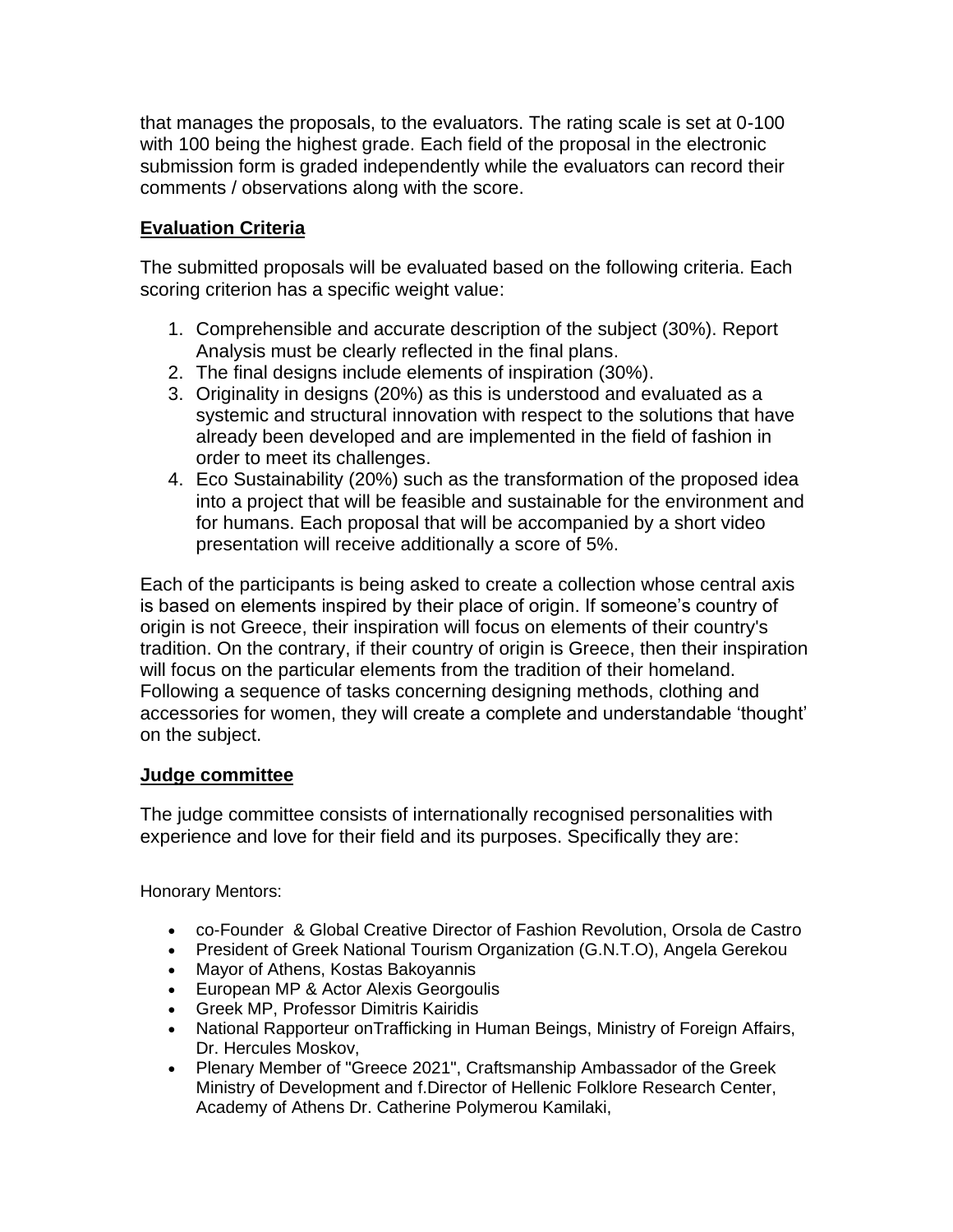• Ambassador of Panama in Greece, Julie Lymberopoulos,

Mentors & Guest lecturers that will also participate with their students include:

- Professor George Ioannou & Emeritus Professor Ioanna-Sappho Pepelasi Athens University of Economics & Business
- Professor Eleftheria Stoikou & Venetia Koutsou Fashion Design Department Hellenic International University
- Professor Jose Manuel Agames School of Fashion Design, USMA in Panama
- Elis Kiss, Fashion Features Director of Vogue Greece
- Kathleen Grevers Education Director Fashion Revolution USA & Lasell University, Boston
- Jette World Fair Trade Organisation Partnerships Manager
- Paloma Garcia Lopez, Founder of the Circular Project & Sharam Yalda Founder of Human Nation
- Kristy Hurt founder of the Colab in New York City, USA
- Frederik Timour Swedish Fashion Council Head of Innovation & Founder Neue
- Kim Gustaffson Founder Neue & Strategic Advisor Swedish Fashion Council & Fashion Innovation Centre
- Sotirios Laganopoulos Secretary of the Executive Board of the Bodosaki **Foundation**
- Jesse March President of TCBL Association- Textile and Clothing Business Labs, Italy
- Susanne Barta, Journalist & Partner Greenstyle Munich
- Meletis Karampinis, Hellenic Association of Ready-Made Garments
- Christos Petridis & Benediktos Antypas Atelier Maison Faliakos,
- Mihalis Pantos, Stylist & Fashion Editor Consultant, f.Editor of Vogue
- Elena Lambrou Founder of the Impact Hub Athens,
- Tony Vergara, Fashion Designer Panama
- Iliada Kothra, Founder of Living Postcards & #dontacceptit campaign

Under the Auspices**:**

- Greek Ministry of Culture
- Greek National Tourism Organization (G.N.T.O)
- City of Athens Mayorie
- Committee for 'Greece 2021'
- National Centre for Social Solidarity & National Referral Mechanism

#### **Awards**

Through this Competition the 30 contestants who will get the highest scores will receive free membership in the "Wear your Origins" Award organized by SOFFA. Through this Program they will have the opportunity to create for the first time their own sustainable Capsule Collection. Through workshops and mentoring by well-known fashion designers, they will learn to design clothes using only sustainable,vegan, plant based,recyclable, recycled fabrics, and circular, innovative fashion and zero waste techniques*.*Capsule Collections will be named